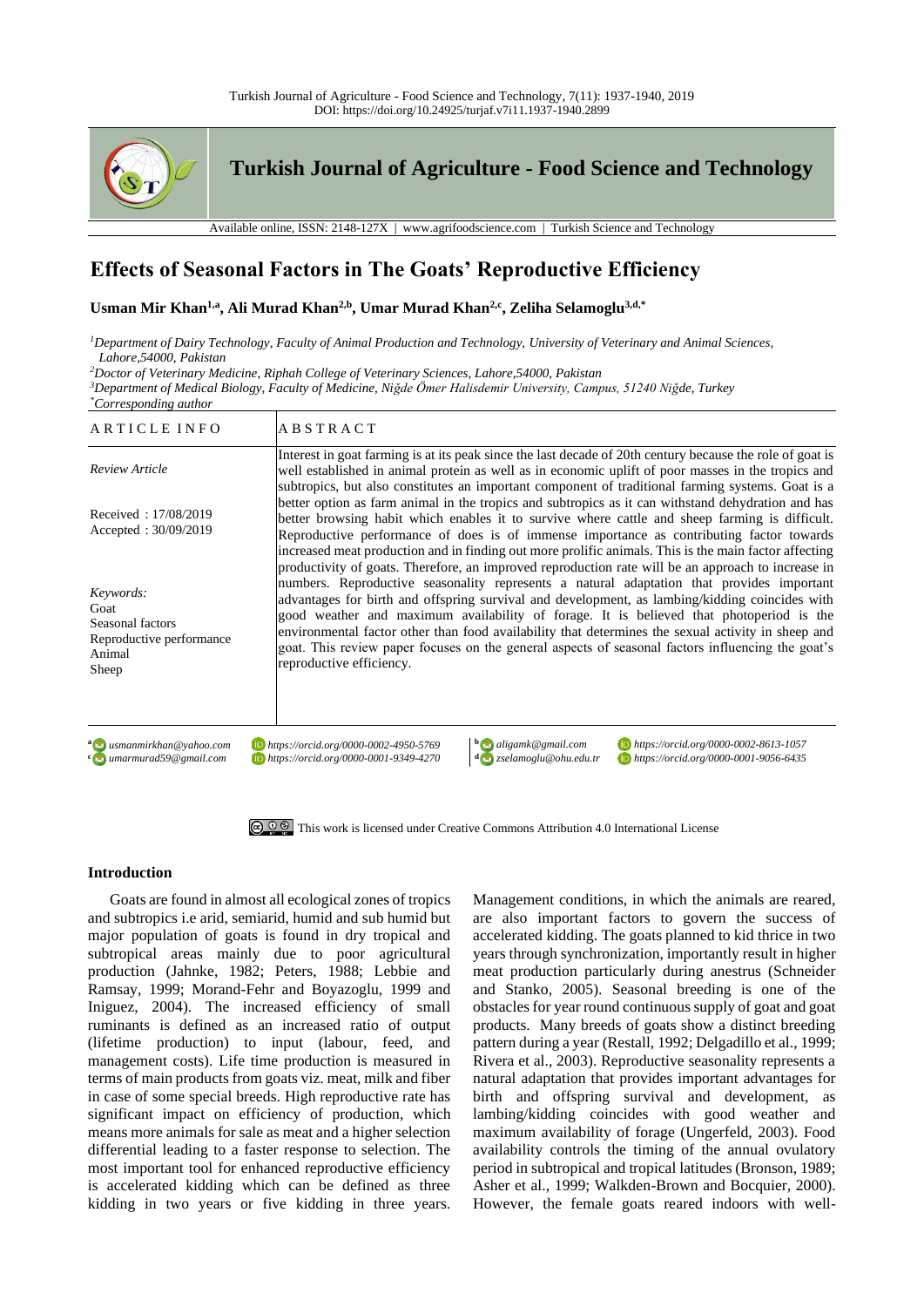nourished conditions still exhibited seasonality in reproduction (Restall, 1992; Rivera et al., 2003; Duarte et al., 2008). It is believed that photoperiod is the environmental factor other than food availability that determines the sexual activity in sheep and goat (Delgadillo et al., 2004; Malpaux, 2006; Chemineau et al., 2004; Duarte et al., 2010; Delgadillo et al., 2011). A trial was designed to find out wheither or not exogenous gonadotropin releasing hormone (GnRH) improves the onset of estrus in dwarf goats. It was found that GnRH had non-significant effect on the onset of estrus. Moreover, treatment by GnRH improved the synchrony of the surge (Pierson et al., 2003). In dairy Awassi ewes, synchronization protocols were used during out of breeding season. It was observed that gonadotropin releasing hormone, prostaglandin F2 alpha and gonadotropin releasing hormone (GPG) protocol could only be effective when used near to the natural breeding season (Faigl et al., 2008). It was concluded that progestagen supplement could be safely used to improve reproductive performance of ewes being bred out of season (Husein and Abahneh, 2008). The injection of PGF2 alpha in Awassi ewes reduced the induction of estrus-onset and estrus-end time gap with progestagen-PMSG (Turk et al., 2008). Super ovulation was induced in Nubian and Nubian crossbred dairy goats with follicle stimulating hormone (FSH) and prostaglandin. It was concluded that GnRH is effective for super ovulation in conjunction with FSH (Krisher et al., 1994). While studying stimulation of estrus behaviour in goats by continuous or discontinuous exposure to males, the results indicated that while at grazing conditions, the anestrus goats may show estrus behaviour when opened to a buck treated with artificial long days (Rivas-Muñoz et al., 2007). It was found that Sarda ewes responded to the ram effect and 80% of ewes in one group were conceived at first ovulation. It was concluded that priming of lactating Sarda ewes in spring with progesterone  $(P4)$  + PMSG before ram effect, is an effective way to induce fertile ovulations (Todini et al., 2007). However, the age of ram is an important factor to be kept in mind while studying the ram effect. It was investigated that yearling rams which were used previously for breeding proved better than unused yearling rams (Kenyon et al., 2007). The reproductive performance in an accelerated lambing system of 3 lambing in 2 years was evaluated. The ewes in each group were kept under study for three reproductive cycles. They observed that the fertility rate in the ewes treated with photoperiod was 91.6%, which is quite similar with the fertility as observed in natural breeding season. It was pointed out that ewes kept under the photoperiod schedule gave 1.38 lambing / year and 69% of these ewes lambed three times in two years (Cameron et al., 2010). Reproductive performance of does is of immense importance as contributing factor towards increased meat production and in finding out more prolific animals. This is the main factor affecting productivity of goats. Therefore, an improved reproduction rate will be an approach to increase in numbers. The reproductive efficiency means the net kid crop reared up to weaning. The lambing season and effect of environment on ewe performance in accelerated (January, May and September) or annual (April) lambing were analysed. It was reported that fertility for annual April was found to be

on higher side as compared to accelerated May or January and it was slightly low for September lambing. During the month of April, the litter size noted was 1.9 as compared to January i.e.1.8, or May 1.7 and 1.4 for the month of September along with lower mortality % in young kids. However, the mean weaning weights were decreased in the larger April and May kids. The weights of lambs weaned/ewe exposed were increased for annual April as compared to May and January lambing and found to be lower for September lambing. When the ewes were treated with hormone for September lambing, the fertility was increased from 16% to 44% along with litter size from 1.6 to 1.8 (Fogarty et al., 1984).

It was found that the polled Dorset ewes which were separated from rams in late winter/early spring showed a decreased proportion of ewes ovulating from September to November, showed a high proportion in December, without changing the ovulation rate. They concluded that the variation in reproductive measures during spring season indicates a scope for selection and improvements in spring joining results due to ram effects in Dorset ewes may be possible (Hall et al., 1986). When the breeding performance of Damascus goats was evaluated, it was concluded that supplemental feeding was required to increase production of goats in arid or semi-arid environment. It was found that kidding percentage and birth weight of kids didn't differ significantly among groups. Moreover, the number of kids weaned/doe kidding and weight of kids weaned/doe kidding were significantly higher for group of animals fed bar seem clover hay. However, mean body weight of kids at birth and at weaning were found significantly less for control group (Shetaewi et al., 2001). When the reproductive performance was checked in estrus-induced nulliparous Saanen and Alpine dairy goats, it was found that rate of parturition, litter size and gestation period were similar in goats treated with different treatments, also breeding did not considerably improve reproductive performance (Fonseca et al., 2005). Weekly growth curve was determined and it was found that lambs borne in dry season were the heaviest. However, the single as well as male lambs were also heavier. Moreover, it was noted that the ewes in 3rd and 4th parity produced heavier lambs, growing with averagely higher daily gains (Gbangboche et al., 2006). It was found that litter size was increased with age and parity. However, lamb birth weight was affected by the season (Ali et al., 2009). The research was carried out for a period of one year to investigate the productive and reproductive performance of Malpura ewes. Allometric parameters were taken in this research period. It was found that BCS has strong positive impact on allometric measurements and reproductive parameters (Sejian et al., 2009).

It was reported that the mortality rate was 4, 15.3, 19.4 and 28% in goats (Mellado et al., 2008), in Norwegian goats (Engeland et al., 1999), in kids (Borde et al., 2006) and kids (Abubakar et al., 2008), respectively. Two accelerated lambing systems were compared, in which early lambing was found to be associated with higher rates of perinatal mortality (P>0.05) (Iniquez et al., 1986). It was found that the preweaning lamb mortality was 37% in Javanese thin tail ewes (Chaniago et al., 1988), respectively.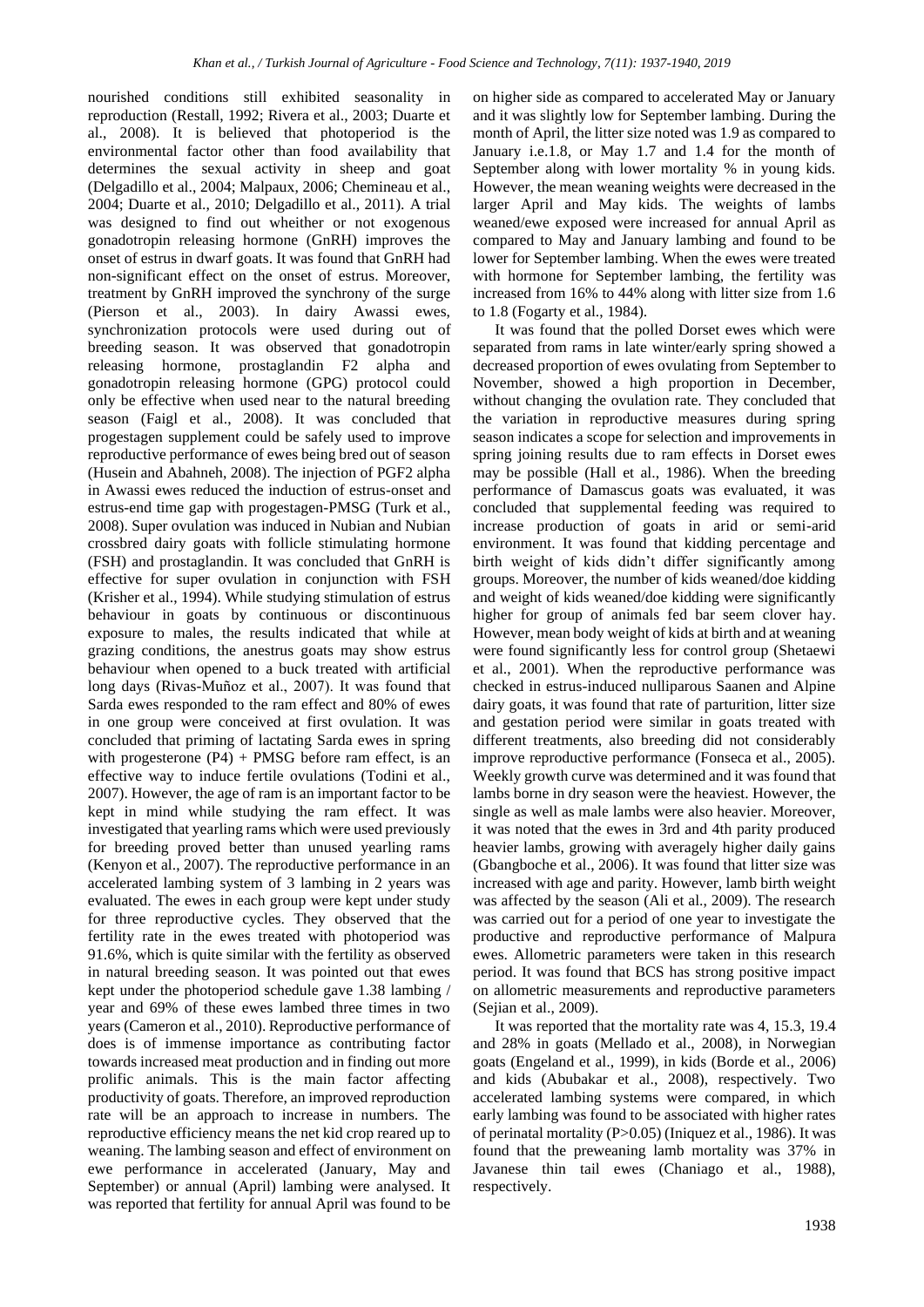#### **Conclusion**

Reproductive seasonality represents a natural adaptation that provides important advantages for birth and offspring survival and development, as lambing/kidding coincides with good weather and maximum availability of forage. It is believed that photoperiod is the environmental factor other than food availability that determines the sexual activity in sheep and goat.

### **Acknowledgements**

The authors are grateful to Department of Dairy Technology Postgraduate Laboratory of University of Veterinary and Animal Sciences, Pakistan for providing research facilities and their excellent technical assistance.

# **Disclosure statement**

No potential conflict of interest was reported by the authors.

#### **Availability of data and materials**

All data are included in the article.

#### **References**

- Ali A, Hayder M, Derar, R. 2009. Reproductive performance of Farafra ewes in the subtropics. Anim Reprod Sci. 114(4): 356-361.
- Ali A, Khan MS. 2008. Environmental factors affecting growth and reproductive traits of Beetal goats in Pakistan. Ind. J Anim Genet Breed. 27: 26-37.
- Al-Shorepy SA, Alhadrami GA, Abdulwahab K. 2002. Genetic and phenotypic parameters for early growth traits in Emirati goat. Small Rumin Res. 45(3): 217-223.
- Amin MR, Hussain SS, Islam ABMM. 2001. Reproductive peculiarities and litter weight in different genetic groups of Black Bengal does. Asian-Aust. J Anim Sci. 14(3): 297-301.
- Anandana S, Sastry VRB, Musalia LM, Agrawal DK. 1996. Growth rate and nutrient efficiency of growing goats fed urea ammoniated neem (Azadirachta indica) seed kernel meal as protein supplement. Small Rumin Res. 22(3): 205-212.
- Anderson GB, Ruffing NA, BonDurant RH, Pashen RL. 1991. Preliminary observations on reproduction in a female sheepgoat chimaera. Vet Rec. 129 (21): 467-469.
- Boland MP, Scaramuzzi RJ, Hoskinson RM, Nancarrow CD, Murray JD, Hazelton IG, Sutton R. 1987. Ovarian response to PMSG and GnRH in ewes immunised against oestradiol-17 beta. Vet Rec. 120 (25): 590-592.
- Boly H, Miaro L, Tamboura H, Sawadogo L, Sulon J, Beckers JF, Leroy P. 2000. Estrus synchronization in Djalonké var. "Mossi" ewes: comparison of hormonal treatment and ram effect. Tropicultura. 18(4): 177-180.
- Borde G, Lowhar G, Adesiyun AA. 2006. Toxoplasma gondii and Chlamydophila abortus in caprine abortions in Tobago: a sero-epidemiological study. J Vet Med B Infect Dis Vet Public Health. 53(4): 188-193.
- Bronson FH. 1989. Food as approximate factor: neuroendocrine pathways. In: Mammalian Reproductive Biology. The University of Chicago Press. pp: 60-89.
- Brown BW, Cognie Y, Chemineau P, Poulin N, Salama OA. 1988. Ovarian capillary blood flow in seasonally anoestrus ewes induced to ovulate by treatment with GnRH. J Reprod Fertil. 84 (2): 653-658.
- Brown MA, Jackson WG. 1995. Ewe productivity and subsequent preweaning lamb performance in St. Croix sheep bred at different times during the year. J Anim Sci. 73: 1258-1263.
- Delgadillo JA, Flores JA, Veliz FG, Duarte G, Vielma J, Hernandez H, Fernandez IG. 2006. Importance of the signals provided by the buck for the success of the male effect in goats. Reprod Nutr Dev. 46(4): 391-400.
- Delgadillo JA, Flores JA, Véliz FG, Hernández HF, Duarte G, Vielma J, Poindron P, Chemineau P, Malpaux B. 2002. Induction of sexual activity in lactating anovulatory female goats using male goats treated only with artificially long days. J Anim Sci. 80: 2780-2786.
- Deligiannis C, Valasi I, Rekkas CA, Goulas P, Theodosiadou E, Lainas T, Amiridis GS. 2005. Synchronization of ovulation and fixed time intrauterine insemination in ewes. Reprod Domest Anim. 40 (1): 6-10.
- DeNicolo G. 2007. Accelerated and out-of-season lamb production in New Zealand. PhD Thesis, Massey University, Palmerston North New Zealand.
- DeNicolo G, Morris ST, Kenyon PR, Morel PC, Parkinson TJ. 2008. Melatonin-improved reproductive performance in sheep bred out of season. Anim Reprod Sci. 109 (1-4): 124- 133.
- Devendra C. 1990. Goats. In: Introduction to animal husbandry in tropic and subtropics. Pyne, W.J.A., (Ed), 4th Edit., Blackwell Sci. Ltd. U.S.A. Pp: 505.
- Dhara KC, Ray N, Roy S, Samanta AK, Senapati PK. 2008. Improvement of reproductive performances of Black Bengal goat through selection under field conditions. J Anim Vet Adv.7 (5):599-603.
- Duarte G, Nava-Hernández MP, Malpaux B, Delgadillo JA. 2010. Ovulatory activity of female goats adapted to the subtropics is responsive to photoperiod. Anim Reprod Sci. 120: 65-70.
- Iniguez LC, Quaas RL, Van Vleck LD. 1986. Lambing performance of Morlam and Dorset ewes under accelerated lambing systems. J Anim Sci. 63(6):1769-1778.
- Jabbar MA, Anjum MI. 2008. Effect of diets with different forage to concentrate ratio for fattening of lohi lambs. Pak Vet J. 28(3): 150-152.
- Jagtap DZ, Khutal BB, Yadav HS, Belhe ND. 1990. Genetic and non-genetic factors affecting birth weight in local, Angora and their crossbred goats. Ind J Anim Sci. 60(6):739-742. (Anim. Breed. Abst. 58:7986, 1990).
- Jahnke, HE. 1982. Livestock Production Systems and Livestock Development in Tropical Africa. Kieler Wissenschaftsverlag Vauk, Kiel. Pp:1-253.
- Javed K, Hussain SM, Afzal M. 2004. Studies on ram effect in Lohi sheep. Pak Vet J. 24(1):52-53.
- Jenkins TG. 1986. Postweaning performance and carcass characteristics of crossbred ewe lambs produced in accelerated or annual lambing systems. J Anim Sci. 63(4):1063-1071.
- Jingar SC, Pathodiya OP, Gurjar SB. 2005. Pre-weaning growth in Sirohi kids under field conditions. In: Proc. 8th National Conf Anim Genet and Breed. 8-10 March, Mathura, UP, India.
- Kale MM, Tomer OS.1999 . Reproductive performance of crossbred goat flock under stall fed condition. Ind. J Small Rumin. 5(1): 20-24.
- Kataktalware MA, Singh C, Gupta AK. 2004. First lactation reproductive performance of crossbred dairy goats under stall fed conditions. Ind. J Small Rumin. 10(2): 104-107.
- Kausar R, Khanum SA, Hussain M, Shah MS. 2009. Estrus synchronization with medroxyprogesterone acetate impregnated sponges in goats (Capra hircus). Pak J Vet. 29(1): 16-18.
- Kenyon PR, Morel PC, Morris ST, West DM. 2007. Effect of the age of rams on reproductive performance of ewe hoggets. New Zealand Vet J. 55940: 184-187.